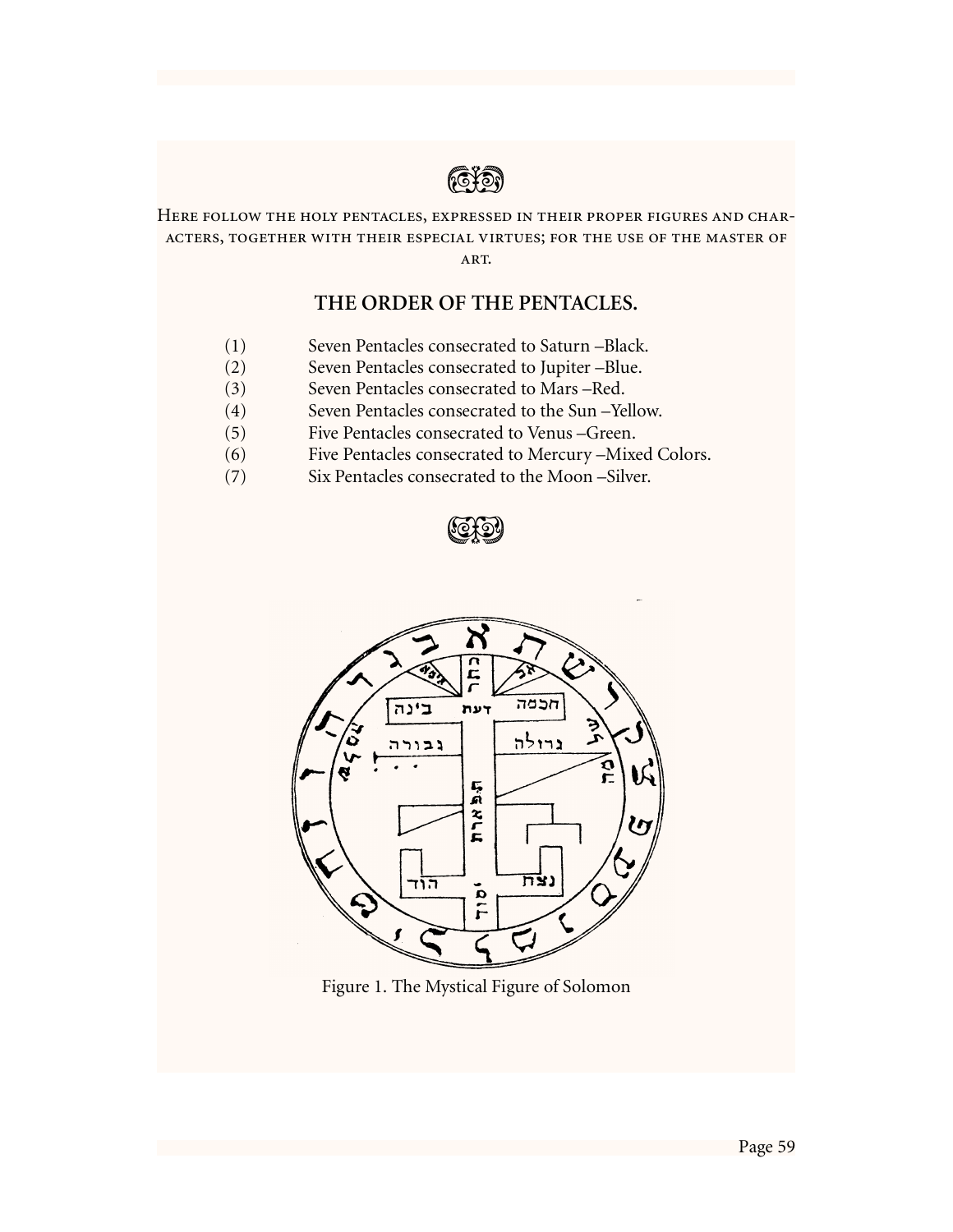

FIGURE 11. THE FIRST PENTACLE OF SATURN. - This Pentacle is of great value and utility for striking terror into the Spirits. Wherefore, upon its being shown to them they submit, and kneeling upon the earth before it, they obey.

Editor's Note.– The Hebrew Letters within the square are the four great Names of God which are written with four letters:– YHVH, Yod, He, Vau, He; ADNI, Adonai; IIAI, Yiai (this Name has the same Numerical value in Hebrew as the Name EL); and AHIH, Eheieh. The Hebrew versicle which surrounds it is from Psalm lxxii 9; "The Ethiopians shall kneel before Him, His enemies shall lick the dust."

Figure 12. The Second Pentacle of Saturn. – This Pentacle is of great value against adversaries; and of especial use in repressing the pride of the Spirits.

EDITOR'S NOTE.– This is the celebrated

S A T O R A R E P O T E N E T O P E R A R O T A S,

the most perfect existing form of double acrostic, as far as the arrangement of the letters is concerned; it is repeatedly mentioned in the records of medieval Magic; and, save to very few, its derivation from the present Pentacle has been unknown. It will be seen at a glance that it is a square of five, giving twenty-five letters, which, added to the unity, gives twenty-Six, the numerical value of IHVH. The Hebrew versicle surrounding it is taken from Psalm lxxii 8, "His dominion shall be also from the one sea to the other, and from the flood unto the world's end. This passage consists also of exactly twenty-five letters, and its total numerical value (considering final letters with increased numbers), added to that of the Name *Elohim*, is exactly equal to the total numerical value of the twenty-five letters in the Square.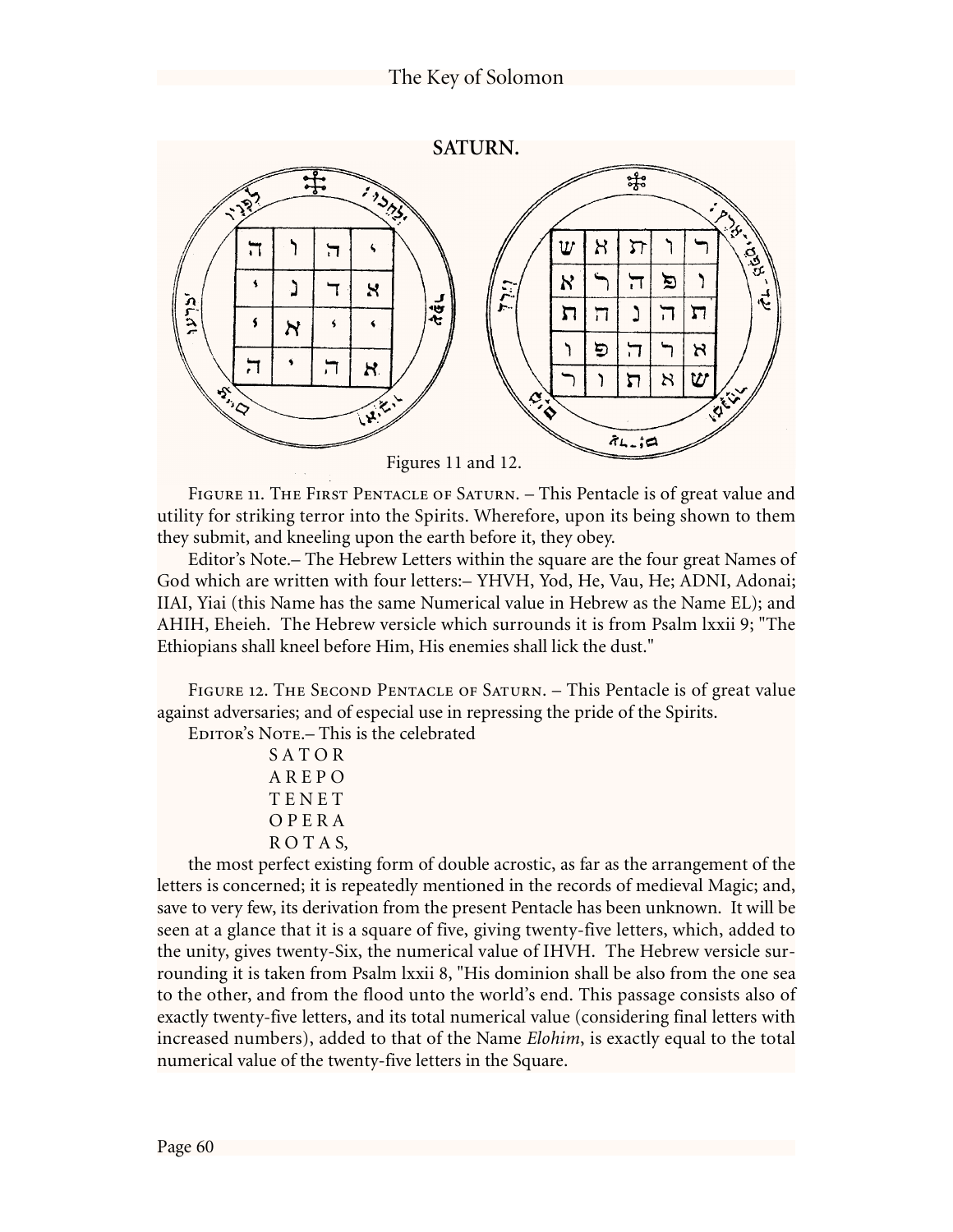

Figures 13 and 14.

FIGURE 13. THE THIRD PENTACLE OF SATURN. - This should be made within the Magical Circle, and it is good for use at night when thou invokest the Spirits of the nature of Saturn.

Editor's Note. – The characters at the ends of the rays of the Mystic Wheel are Magical Characters of Saturn. Surrounding it are the Names of the Angels: Omeliel, Anachiel, Arauchiah, and Anazachia, written in Hebrew.

Figure 14. The Fourth Pentacle of Saturn. – This Pentacle serveth principally for executing all the experiments and operations of ruin, destruction, and death. And when it is made in full perfection, it serveth also for those Spirits which bring news, when thou invokest them from the side of the South.

Editor's Note.– The Hebrew words around the sides of the triangle are from Deut. vi.4:– "Hear, O Israel, IHVH ALHINVH is IHVH ACHD." The surrounding versicle is from Psalm cix. 18:– "As he clothed himself with cursing like as with a garment, so let it come unto his bowels like water, and like oil into his bones." In the center of the Pentacle is the mystic letter Yod.

Figure 15. The Fifth Pentacle of Saturn. – This Pentacle defendeth those who invoke the Spirits of Saturn during the night; and chaseth away the Spirits which guard treasures.

Editor's Note.– The Hebrew letters in the angles of the Cross are those of the Name IHVH. Those in the Angles of the Square form ALVH, Eloah. Round the four sides of the Square are the Names of the Angels:– Arehanah, Rakhaniel, Roelhaiphar, and Noaphiel. The versicle is: "A Great God, a Mighty, and a Terrible."– Deut x. 17.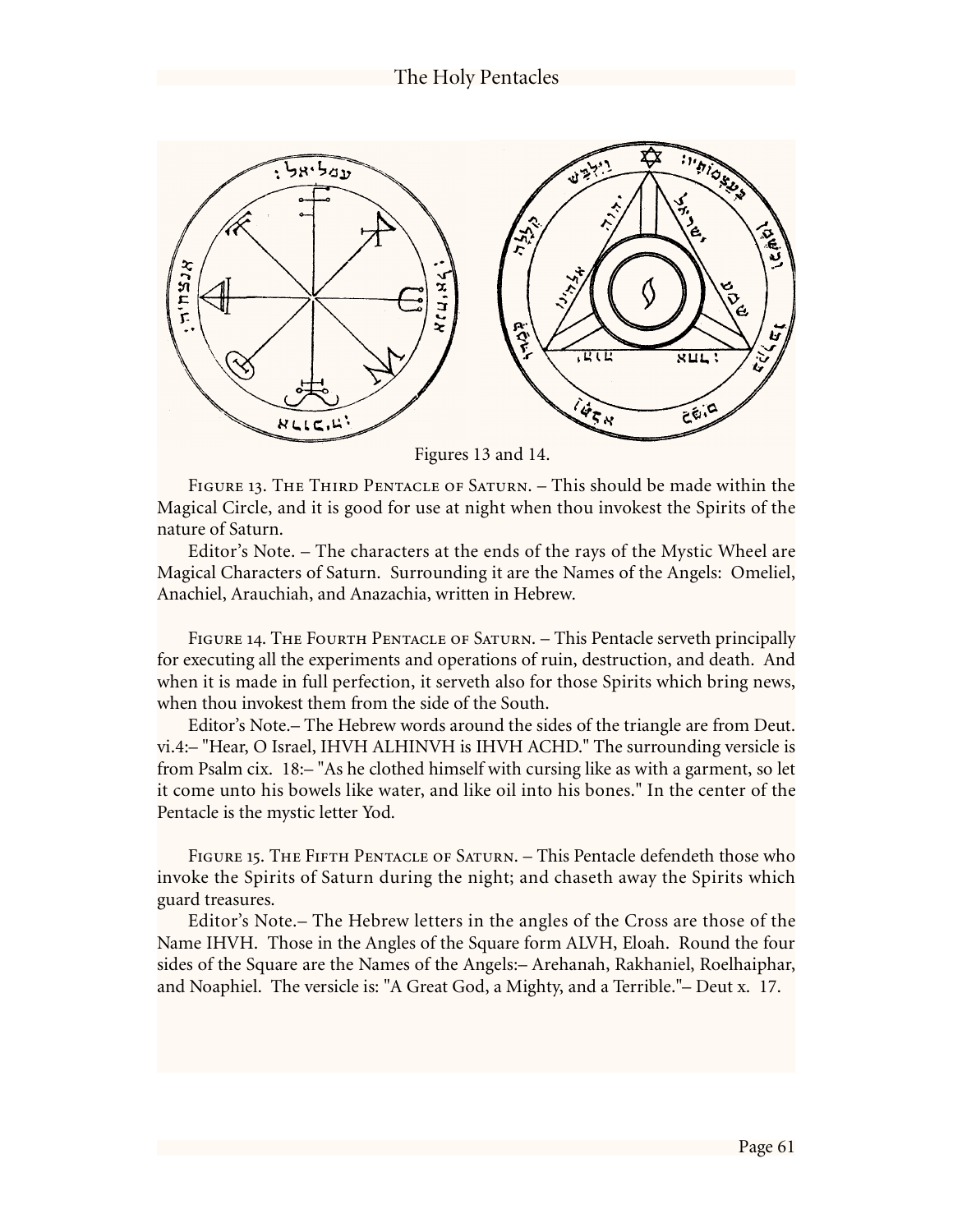

Figures 15 and 16.

FIGURE 16. THE SIXTH PENTACLE OF SATURN. - Around this Pentacle is each Name symbolized as it should be. The person against whom thou shalt pronounce it shall be obsessed by Demons.

Editor's Note.– It is formed from Mystical Characters of Saturn. Around it is written in Hebrew: "Set thou a wicked one to be ruler over him, and let Satan stand at his right hand."

Figure 17. The Seventh and Last Pentacle of Saturn. – This Pentacle is fit for exciting earthquakes, seeing that the power of each order of Angels herein invoked is sufficient to make the whole Universe tremble.



Figure 17.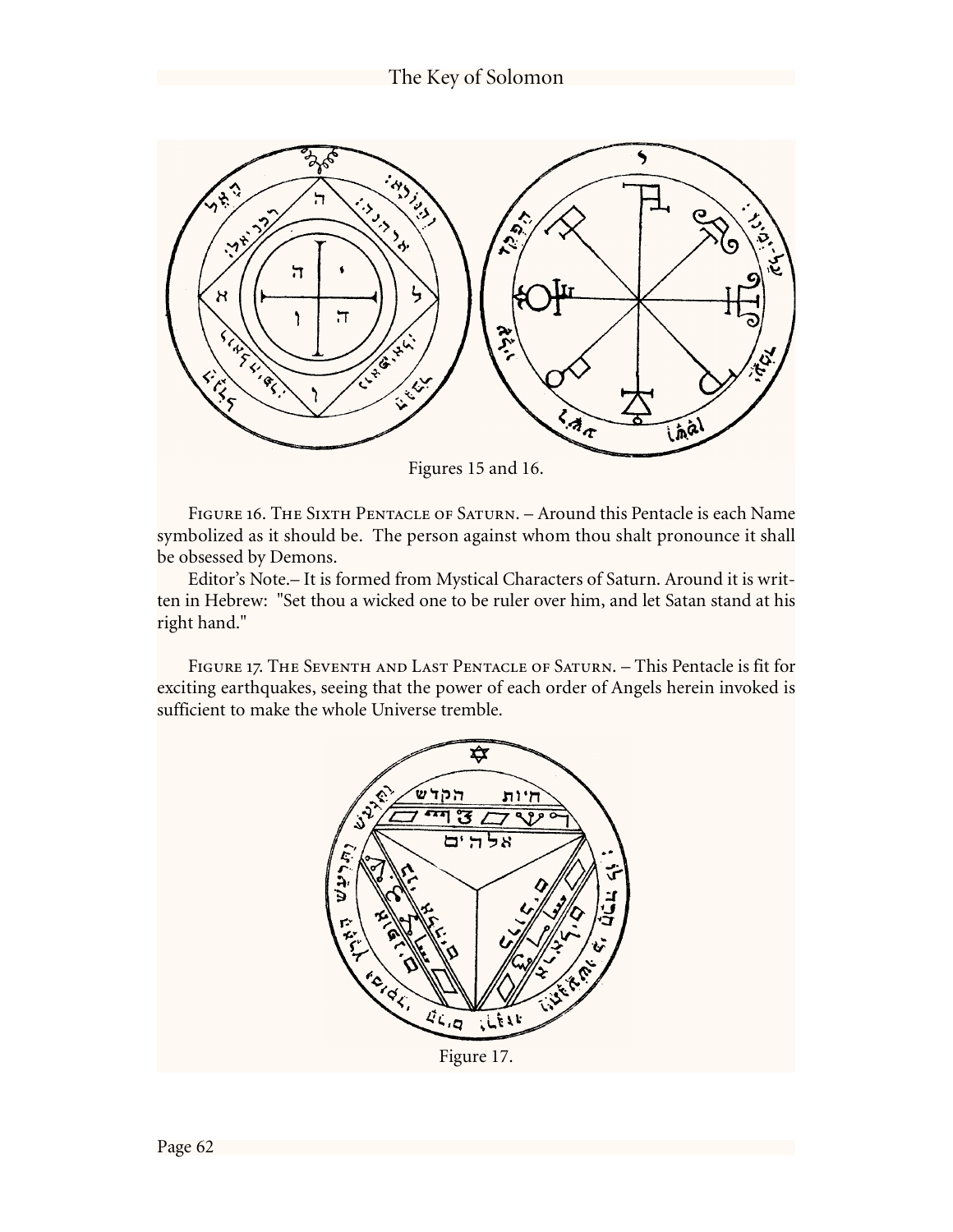Editor's Note.– Within the Pentacle are the Names of the Nine Orders of Angels, those of six of them in ordinary Hebrew Characters, and the remainder in the letters which are known as "the Passing of the River." These Nine Orders are:– 1, CHAIATH HA-QADESCH, Holy Living Creatures; 2, AUPHANIM, Wheels; 3, ARALIM, Thrones; 4, CHASCHMALIM, Brilliant Ones; 5, SERAPHIM, Fiery Ones; 6, MELAKIM, Kings; 7, ELOHIM, Gods; 8, BENI ELOHIM, Sons of the Elohim; 9, KERUBIM, Kerubim. The versicle is from Psalm xviii 7:– "Then the earth shook and trembled, the foundations of the hills also moved and were shaken, because He was wroth."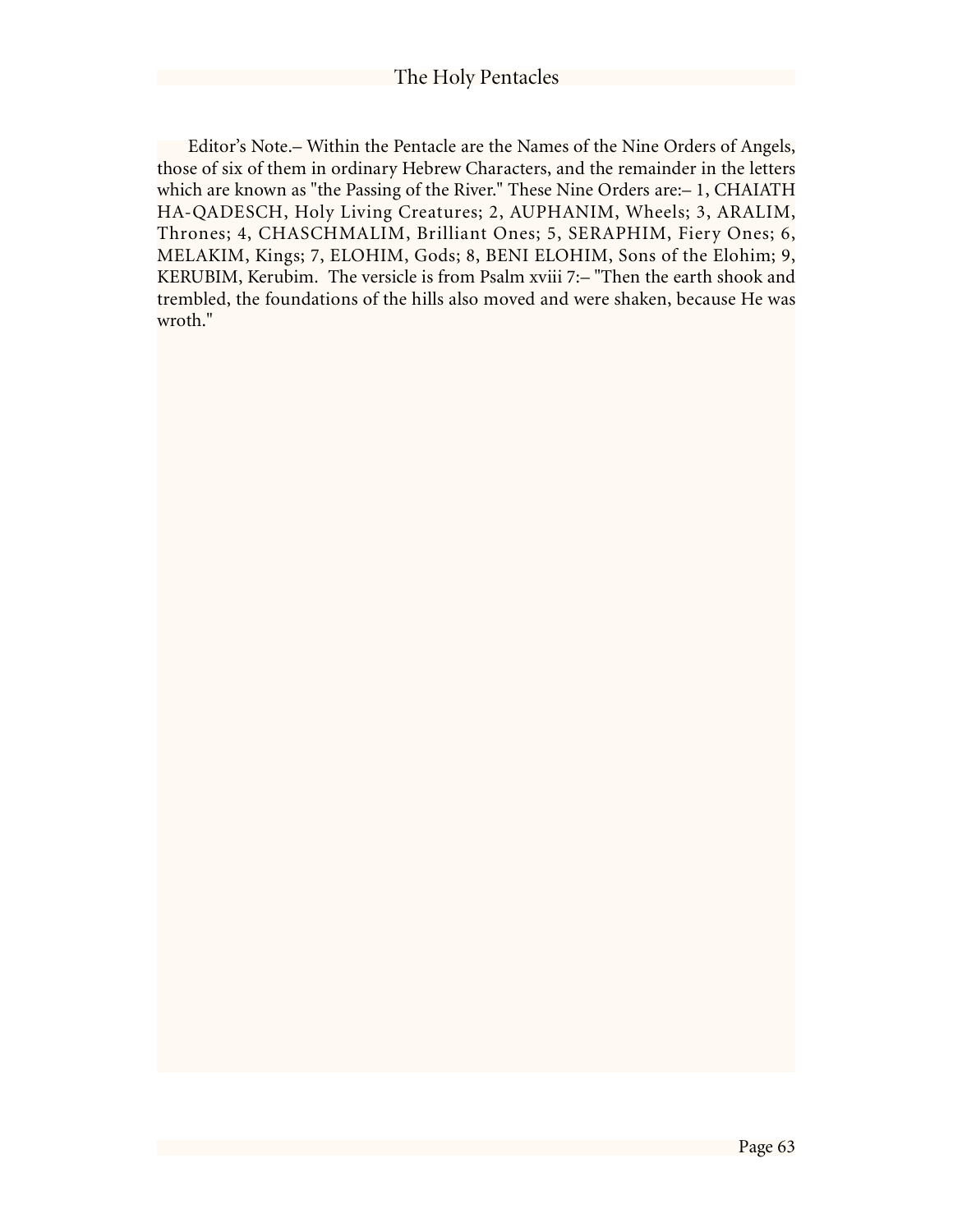

Figures 18 and 19.

Figure 18. The First Pentacle of Jupiter. – This serveth to invoke the Spirits of Jupiter, and especially those whose Names are written around the Pentacle, among whom Parasiel is the Lord and Master of Treasures, and teacheth how to become possessor of places wherein they are.

Editor's Note.– This Pentacle is composed of Mystical Characters of Jupiter. Around it are the Names of the Angels:– Netoniel, Devachiah, Tzedeqiah, and Parasiel, written in Hebrew.

Figure 19. The Second Pentacle of Jupiter. – This is proper for acquiring glory, honors, dignities, riches, and all kinds of good, together with great tranquillity of mind; also to discover Treasures and chase away the Spirits who preside over them. It should be written upon Virgin Parchment, with the pen of the swallow and the blood of the screech-owl.

Editor's Note.– In the center of the Hexagram are the letters of the Name AHIH, Eheieh; in the upper and lower angles of the same, those of the Name AB, the Father; in the remaining angles those of the Name IHVH. I believe the letters outside the Hexagram in the reentering angles to be intended for those of the first two words of the Versicle, which is taken from Psalm cxii. 3:– "Wealth and Riches are in his house, and his righteousness endureth for ever."

FIGURE 20. THE THIRD PENTACLE OF JUPITER. – This defendeth and protecteth those who invoke and cause the Spirits to come. When they appear show unto them this Pentacle and immediately they will obey.

Editor's Note.– In the upper left hand corner is the Magical Seal of Jupiter with the letters of the Name IHVH. In the others are the Seal of the Intelligence of Jupiter,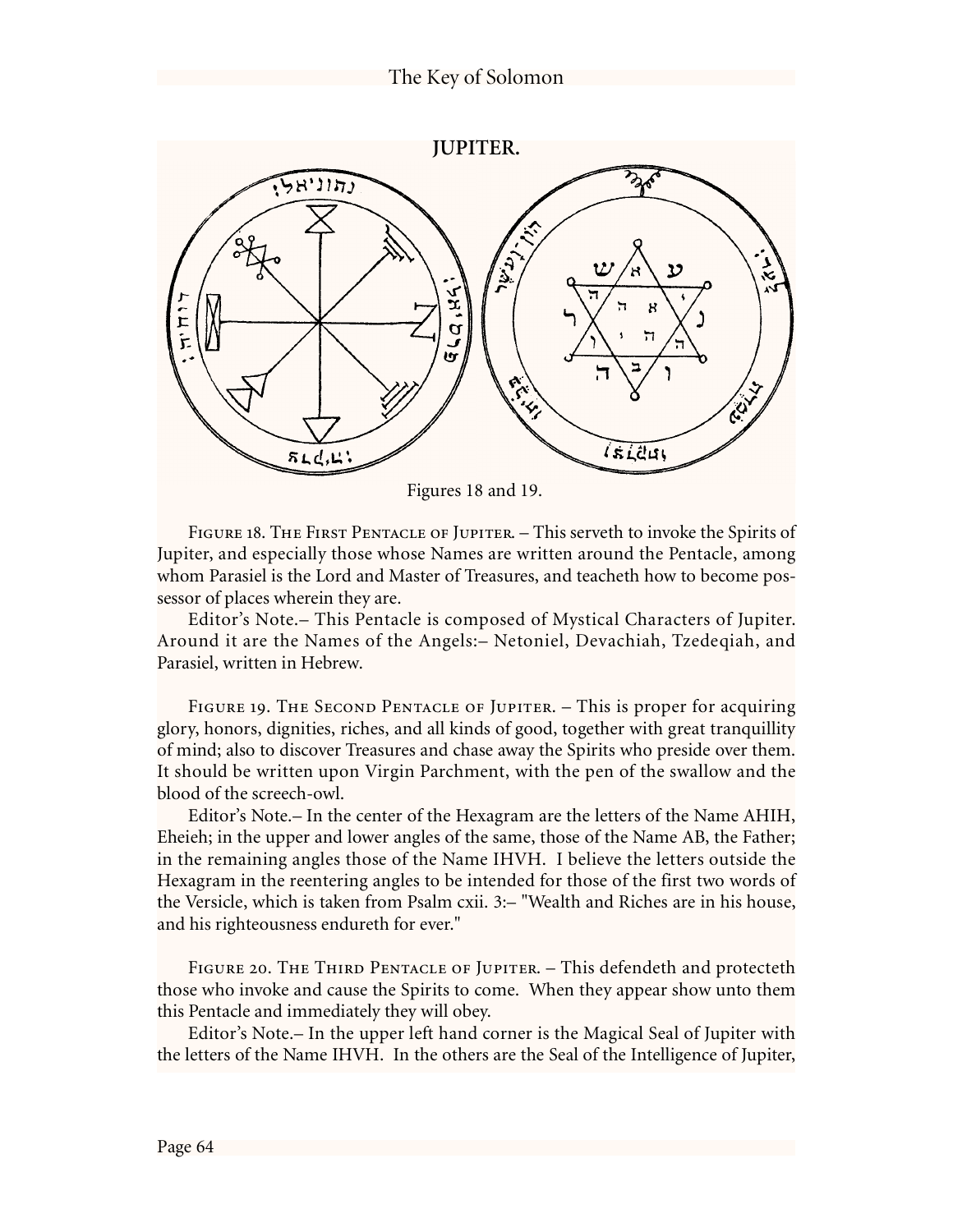

and the Names Adonai and IHVH. Around it is the Versicle from Psalm cxxv. 1:– "A Song of degrees. They that trust in IHVH shall be as Mount Zion, which cannot be removed, but abideth for ever."

Figure 21. The Fourth Pentacle of Jupiter. – It serveth to acquire riches and honor, and to possess much wealth. Its Angel is Bariel. It should be engraved upon silver in the day and hour of Jupiter when he is in the Sign Cancer.

Editor's Note.– Above the Magical Sigil is the Name IH, Iah. Below it are the Names of the Angels Adoniel and Bariel, the letters of the latter being arranged about a square of four compartments. Around is the Versicle from Psalm cxii. 3:– "Wealth and Riches are in his house, and his righteousness endureth for ever."

Figure 22. The Fifth Pentacle of Jupiter. – This hath great power. It serveth for assured visions. Jacob being armed with this Pentacle beheld the ladder which reached unto heaven.

Editor's Note.– The Hebrew letters within the Pentacle are taken from the five last words of the versicle which surrounds it, each of which contains five letters. These are, then, recombined so as to form certain Mystical Names. The versicle is taken from Ezekiel i. 1:– "As I was among the captives by the river of Chebar, the heavens were opened, and I saw visions of Elohim." In my opinion the versicle should only consist of the five last words thereof, when the anachronism of Jacob using a Pentacle with a sentence from Ezekiel will not longer exist.

FIGURE 23. THE SIXTH PENTACLE OF JUPITER. – It serveth for protection against all earthly dangers, by regarding it each day devoutedly and repeating the versicle which surroundeth it. "Thus shalt thou never perish."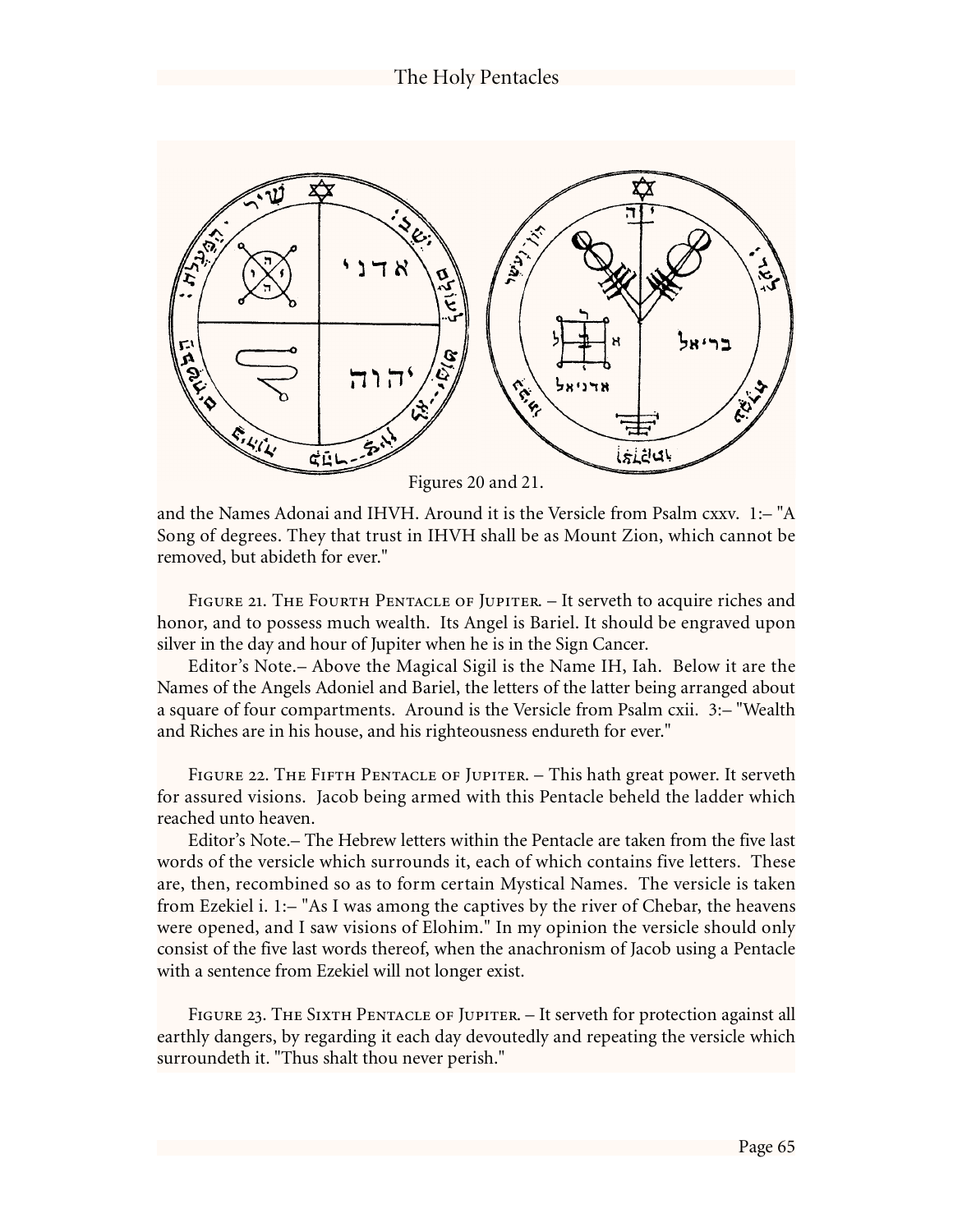

Figures 22 and 23.

Editor's Note.– The four Names in the Arms of the Cross are:- Seraph, Kerub, Ariel, and Tharsis; the four rulers of the Elements. The versicle is from Psalm xxii 16, 17:– "They pierced my hands and my feet, I may tell all my bones."

Figure 24. The Seventh and last Pentacle of Jupiter. – It hath great power against poverty, if thou considerest it with devotion, repeating the versicle. It serveth furthermore to drive away those Spirits who guard treasures, and to discover the same.

Editor's Note.– Mystical Characters of Jupiter with the verse:– "Lifting up the poor out of the mire, and raising the needy from the dunghill, that he may set him with princes, even with the princes of his people." – Psalm cxiii. 7.



Figure 24.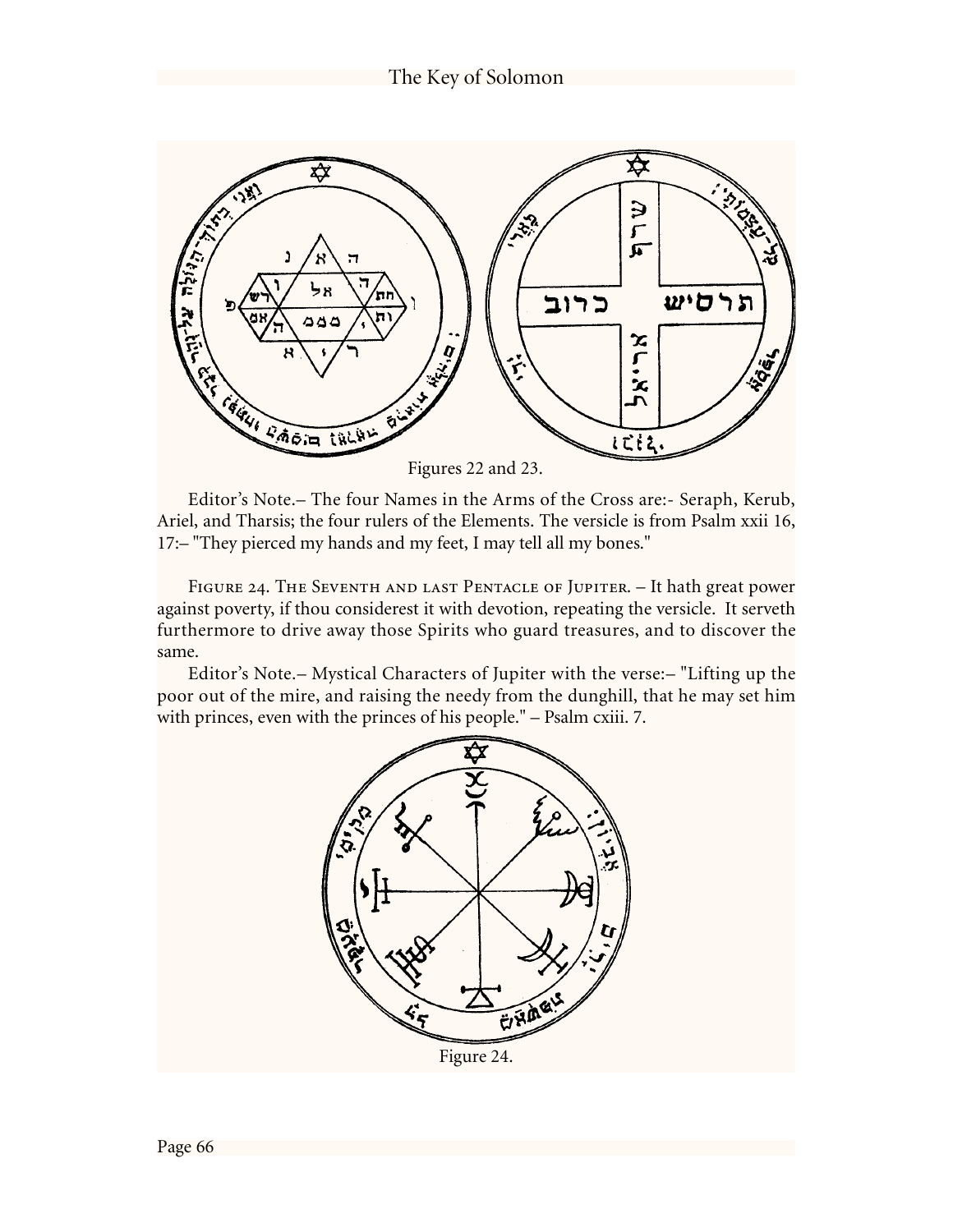

FIGURE 25. THE FIRST PENTACLE OF MARS. - It is proper for invoking Spirits of the Nature of Mars, especially those which are written in the Pentacle.

Editor's Note.– Mystical Characters of Mars, and the Names of the four Angels:– Madimiel, Bartzachiah, Eschiel, and Ithuriel written in Hebrew around the Pentacle.

FIGURE 26. THE SECOND PENTACLE OF MARS. – This Pentacle serveth with great success against all kinds of diseases, if it be applied unto the afflicted part.

Editor's Note.– The letter Hé, in the angles of the Hexagram. Within the same the Names IHVH, IHShVH Yeheshuah (the mystic Hebrew Name for Joshua or Jesus, formed of the ordinary IHVH with the letter Sh placed therein as emblematical of the Spirit), and Elohim. Around it is the sentence, John i. 4:– "In Him was life, and the life was the light of man." This may be adduced as an argument of the greater antiquity of the first few mystical verses of the Gospel of St. John.

FIGURE 27. THE THIRD PENTACLE OF MARS. - It is of great value for exciting war, wrath, discord, and hostility; also for resisting enemies, and striking terror into rebellious Spirits; the Names of God the All Powerful are therein expressly marked.

Editor's Note.– The Letters of the Names Eloah and Shaddai. In the Center is the great letter Vau, the signature of the Qabalistic Microprosopus. Around is the versicle from Psalm lxxvii 13.– "Who is so great a God as our Elohim?"

FIGURE 28. THE FOURTH PENTACLE OF MARS. - It is of great virtue and power in war, wherefore without doubt it will give thee victory.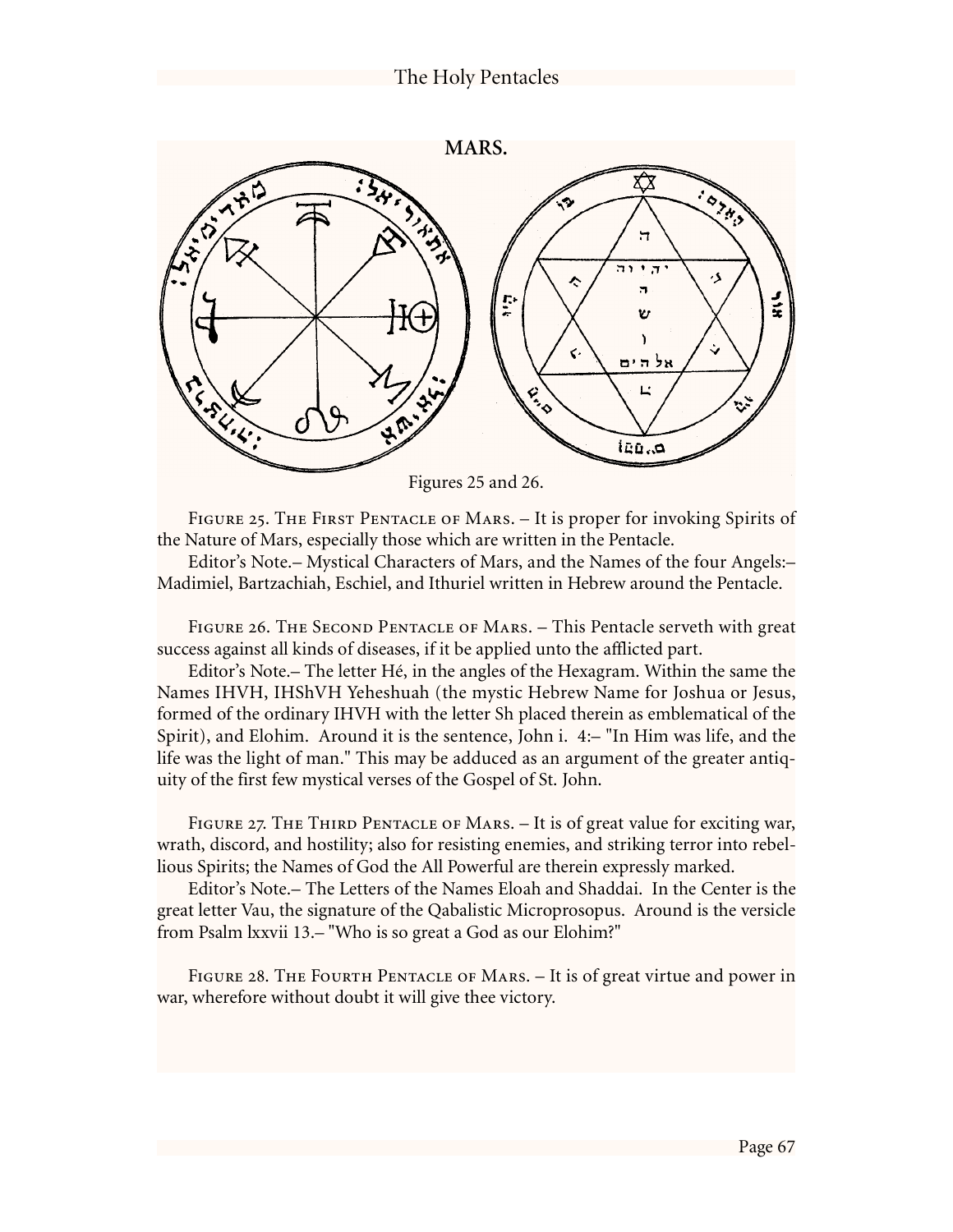

Figures 27 and 28.

Editor's Note.– In the Center is the great Name Agla; right and left, the letters of the Name IHVH; above and below, EL. Round it is the versicle from Psalm cx. 5:– "The Lord at thy right hand shall wound even Kings in the day of His Wrath."

FIGURE 29. THE FIFTH PENTACLE OF MARS. - Write thou this Pentacle upon Virgin Parchment, because it is terrible unto the Demons, and at its sight and aspect they will obey thee, for they cannot resist its presence.

Editor's Note.– Around the figure of the Scorpion is the word HVL. The versicle is from Psalm xci. 13:–"Thou shalt go upon the lion and added, the young lion and the dragon shalt thou tread under thy feet."

FIGURE 30. THE SIXTH PENTACLE OF MARS. - It hath so great virtue that being armed therewith, if thou art attacked by any one, thou shalt neither be injured nor wounded when thou fightest with him, and his own weapons shall turn against him.

Editor's Note.– Around the eight points of the radii of the Pentacle are the words "Elohim qeber, Elohim hath covered (or protected)," written in the Secret Alphabet of Malachim, or the writing of the Angels. The versicle is from Psalm xxxvii. 15:–"Their sword shall enter into their own heart, and their bow shall be broken."

FIGURE 31. THE SEVENTH AND LAST PENTACLE OF MARS. - write thou this upon Virgin Parchment Paper with the blood of a bat, in the day and hour of Mars; and uncover it within the Circle, invoking the Demons Spirits of the Nature of Mars, especially those which are written in the whose Names are therein written; and thou shalt immediately see hail and tempest.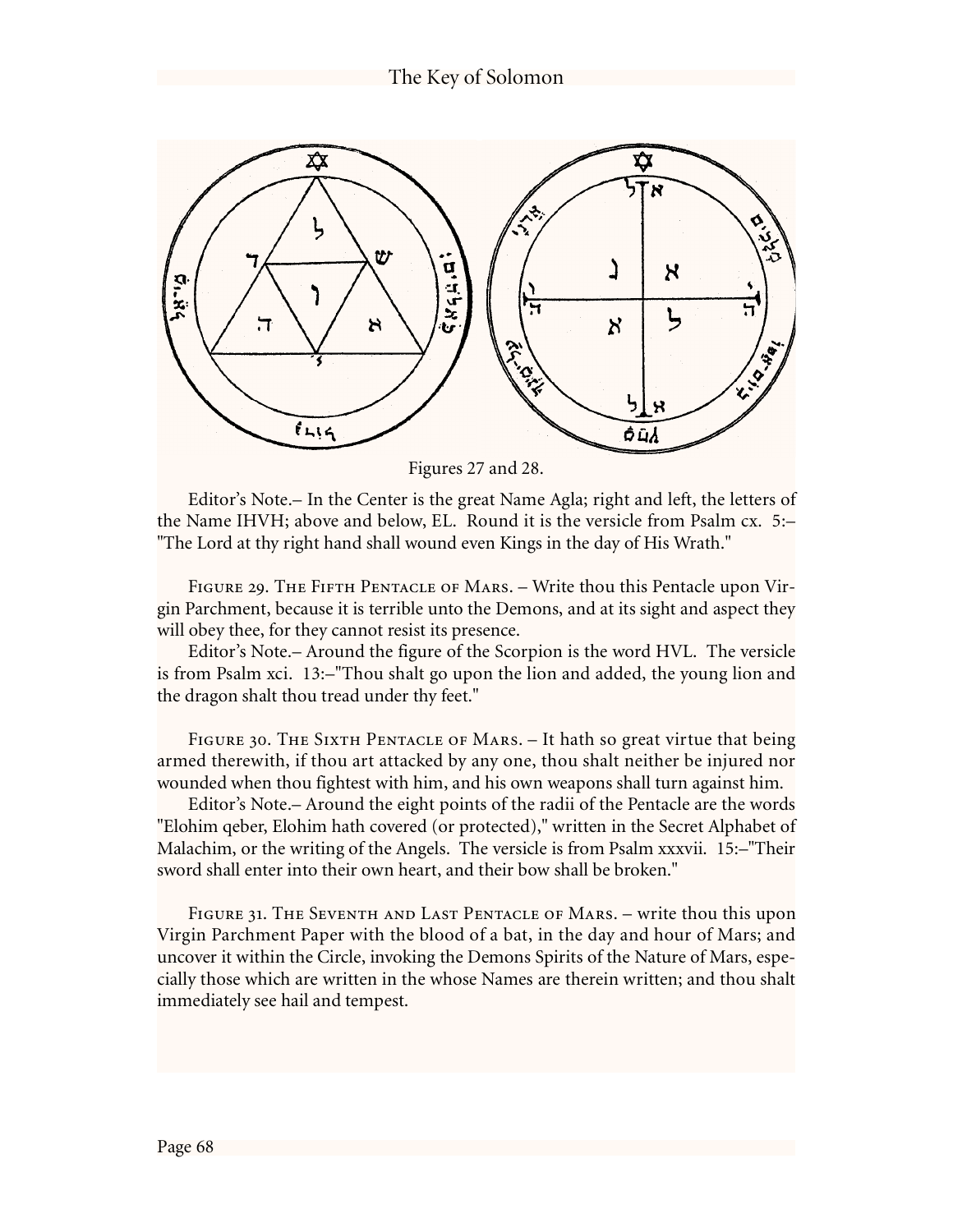

Figures 29 and 30.

Editor's Note.– In the center of the Pentacle are the Divine Names, El and Yiai, which have the same numerical value when written in Hebrew. The Letters in Hebrew, and in the Secret Alphabet called the Celestial, compose the Names of Spirits. Round the Pentacle is:– "He gave them hail for rain, and flaming fire in their land. He smote their vines also, and their fig-trees." – Psalm cv. 32,33.

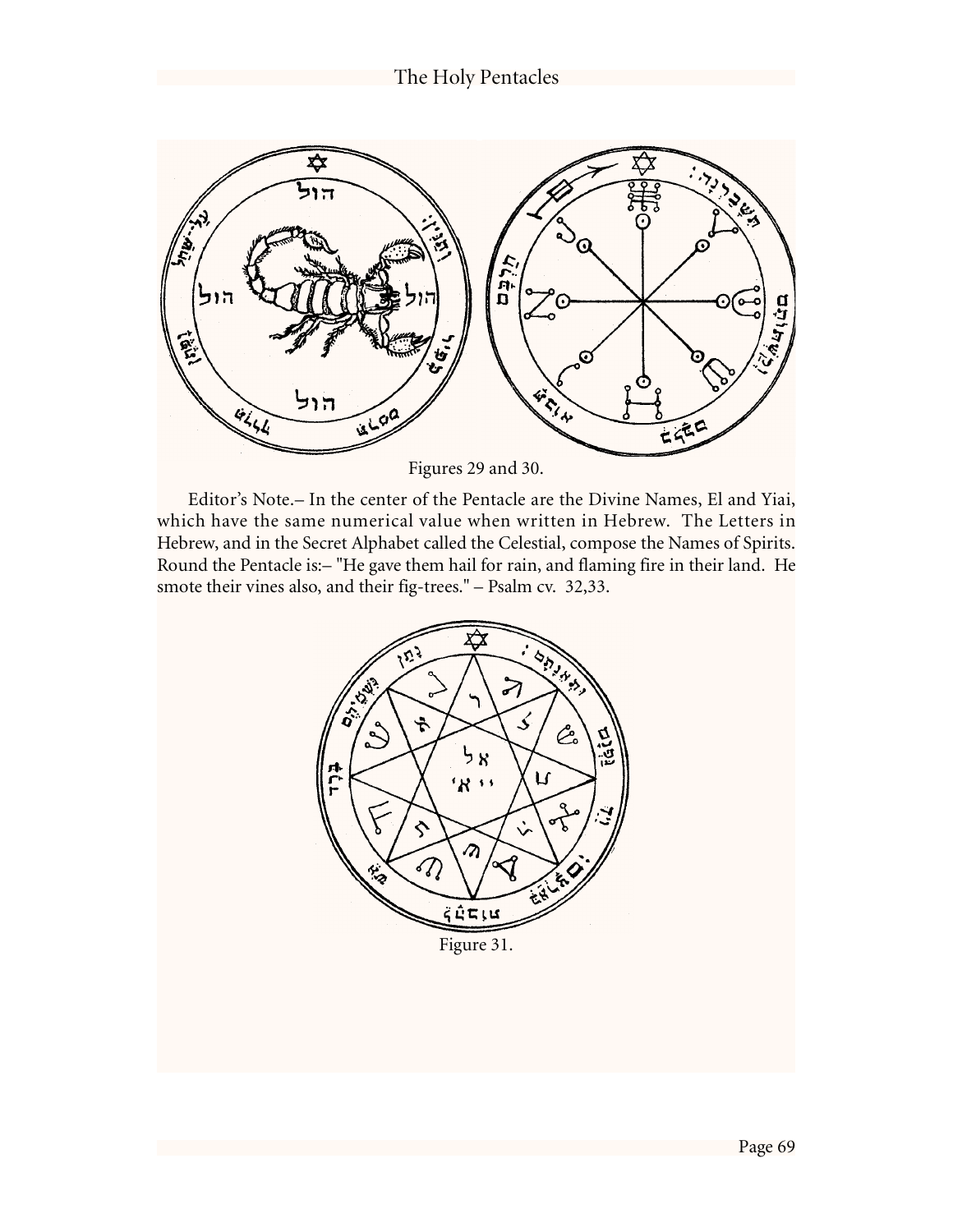

ひんれ、さ

 $L \subset L, L$ 

Figure 32. The First Pentacle of the Sun. – The Countenance of Shaddai the Almighty, at whose aspect all creatures obey, and the Angelic Spirits do reverence on bended knees.

Figures 32 and 33.

Editor's Note.– This singular Pentacle contains the head of the great Angel Methraton or Metatron, the vice-regent and representative of Shaddai, who is called the Prince of Countenances, and the right-hand masculine Cherub of the Ark, as Sandalphon is the left and feminine. On either side is the Name "El Shaddai." Around is written in Latin:– "Behold His face and form by Whom all things were made, and Whom all creatures obey."

Figure 33. The Second Pentacle of the Sun. – This Pentacle, and the preceding and following, belong to the nature of the Sun. They serve to repress the pride and arrogance of the Solar Spirits, which are altogether proud and arrogant by their nature.

Editor's Note.– Mystical characters of the Sun and the Names of the Angels:– Shemeshiel, Paimoniah, Rekhodiah, and Malkhiel.

FIGURE 34. THE THIRD PENTACLE OF THE SUN. – This serveth in addition (to the effects of the two preceding) to acquire Kingdom and Empire, to inflict loss, and to acquire renown and glory, especially through the Name of God, Tetragrammaton, which therein is twelve times contained.

Editor's Note.– The Name IHVH, twelve times repeated; and a versicle somewhat similar to Daniel iv. 34:– "My Kingdom is an everlasting Kingdom, and my dominion endureth from age to age."

AS VE VED

 $\frac{1}{2}$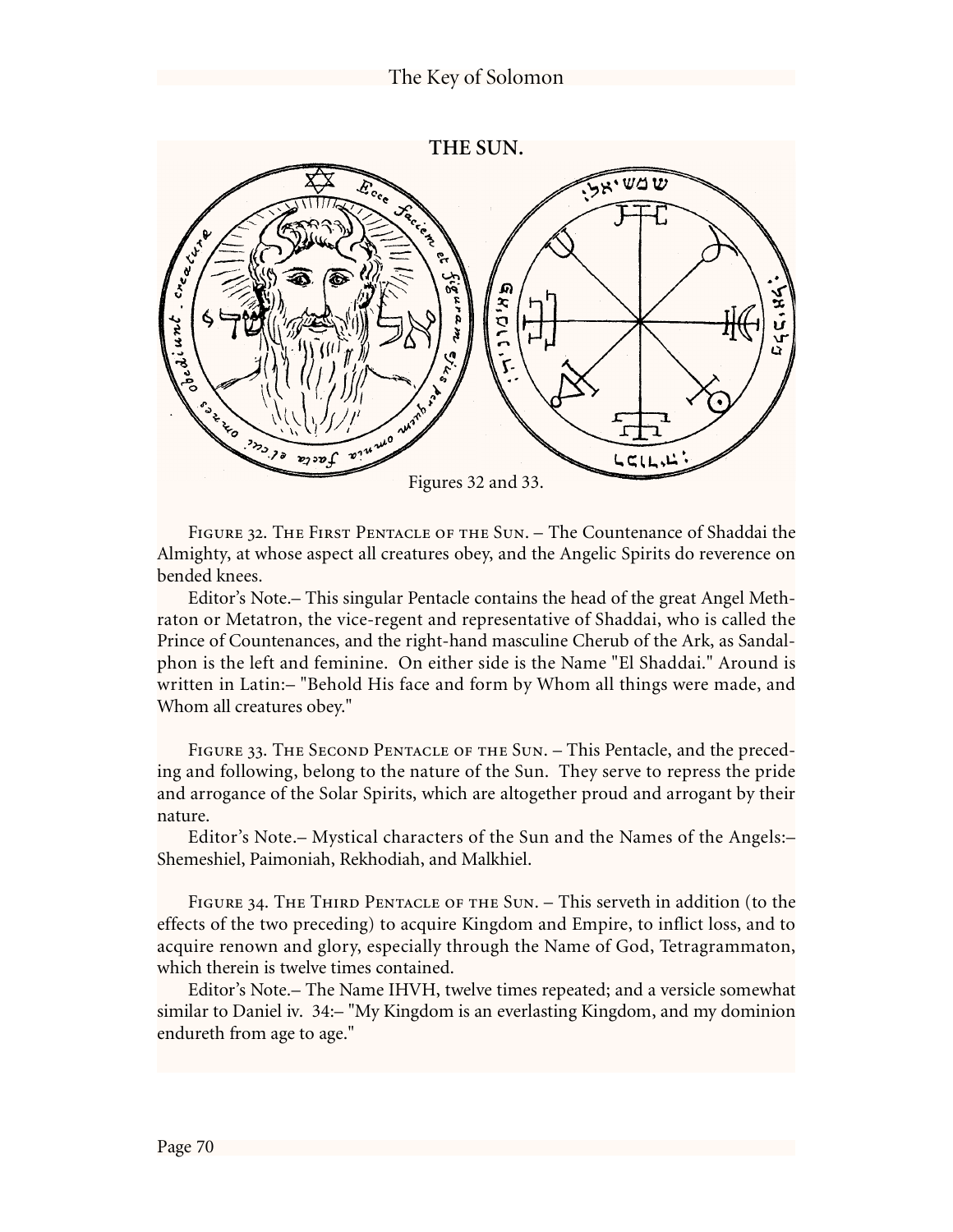

Figures 34 and 35.

FIGURE 35. THE FOURTH PENTACLE OF THE SUN. – This serveth to enable thee to see the Spirits when they appear invisible unto those who invoke them; because, when thou hast uncovered it, they will immediately appear visible.

Editor's Note.– The Names IHVH, Adonai, are written in the center in Hebrew; and round the radii in the mystical characters of the "Passing of the River." The versicle is from Psalm xiii. 3,4:-"Lighten mine eyes that I sleep not in death, lest mine enemy say, I have prevailed against him."

FIGURE 36. THE FIFTH PENTACLE OF THE SUN. – It serveth to invoke those Spirits who can transport thee from one place unto another, over a long distance and in short time.

Editor's Note.– Characters in the "Passing of the River" Alphabet, forming Spirit's Names. The Versicle is from Psalm xci. 11, 12:– "He shall give His Angels charge over thee, to keep thee in all thy ways. They shall bear thee up in their hands."

FIGURE 37. THE SIXTH PENTACLE OF THE SUN. - It serveth excellently for the operation of invisibility, when correctly made.

Editor's Note.– In the center is the Mystical letter Yod, in the Celestial Alphabet. The three letters in the "Passing of the River" writing, in the Angles of the triangle, form the great Name Shaddai. The words in the same characters round its three sides are, in my opinion, from Genesis i. 1:– "In the beginning the Elohim created, etc."; but the characters are sadly mangled in the MSS. The versicle is from Psalms lxix. 23, and cxxxv. 16:– "Let their eyes be darkened that they see not; and make their loins continually to shake. They have eyes and see not."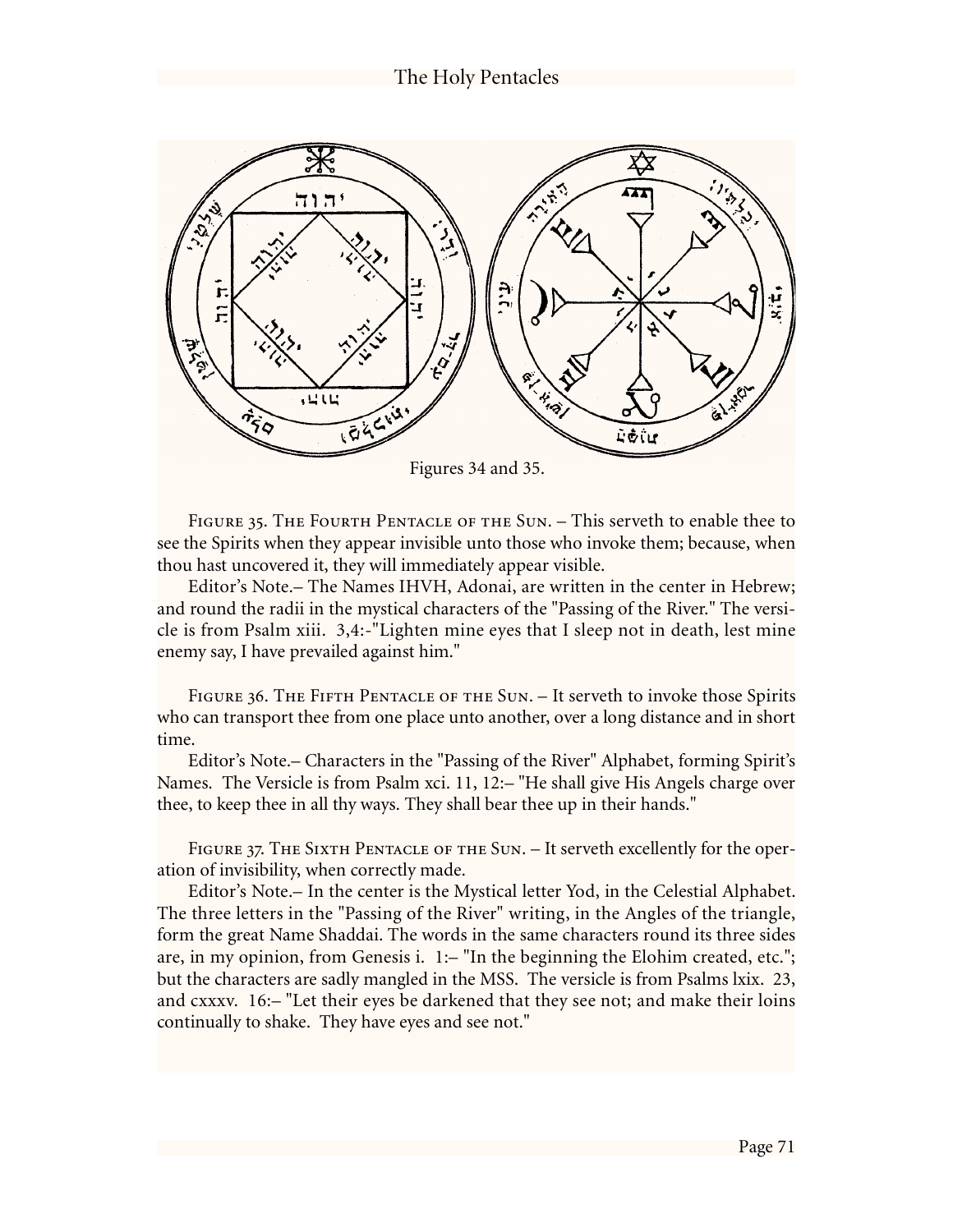

Figures 36 and 37.

FIGURE 38. THE SEVENTH AND LAST PENTACLE OF THE SUN. - If any be by chance imprisoned or detained in fetters of iron, at the presence of this Pentacle, which should be engraved in Gold on the day and hour of the Sun, he will be immediately delivered and set at liberty.

Editor's Note.– On the Arms of the Cross are written the Names of Chasan, Angel of Air; Arel, Angel of Fire; Phorlakh, Angel of Earth; and Taliahad, Angel of water. Between the four Arms of the Cross are written the names of the Four Rulers of the Elements; Ariel, Seraph, Tharshis, and Cherub. The versicle is from Psalm cxvi. 16, 17:– "Thou hast broken my bonds in sunder. I will offer unto thee the sacrifice of thanksgiving, and will call upon the Name of IHVH."



Figure 38.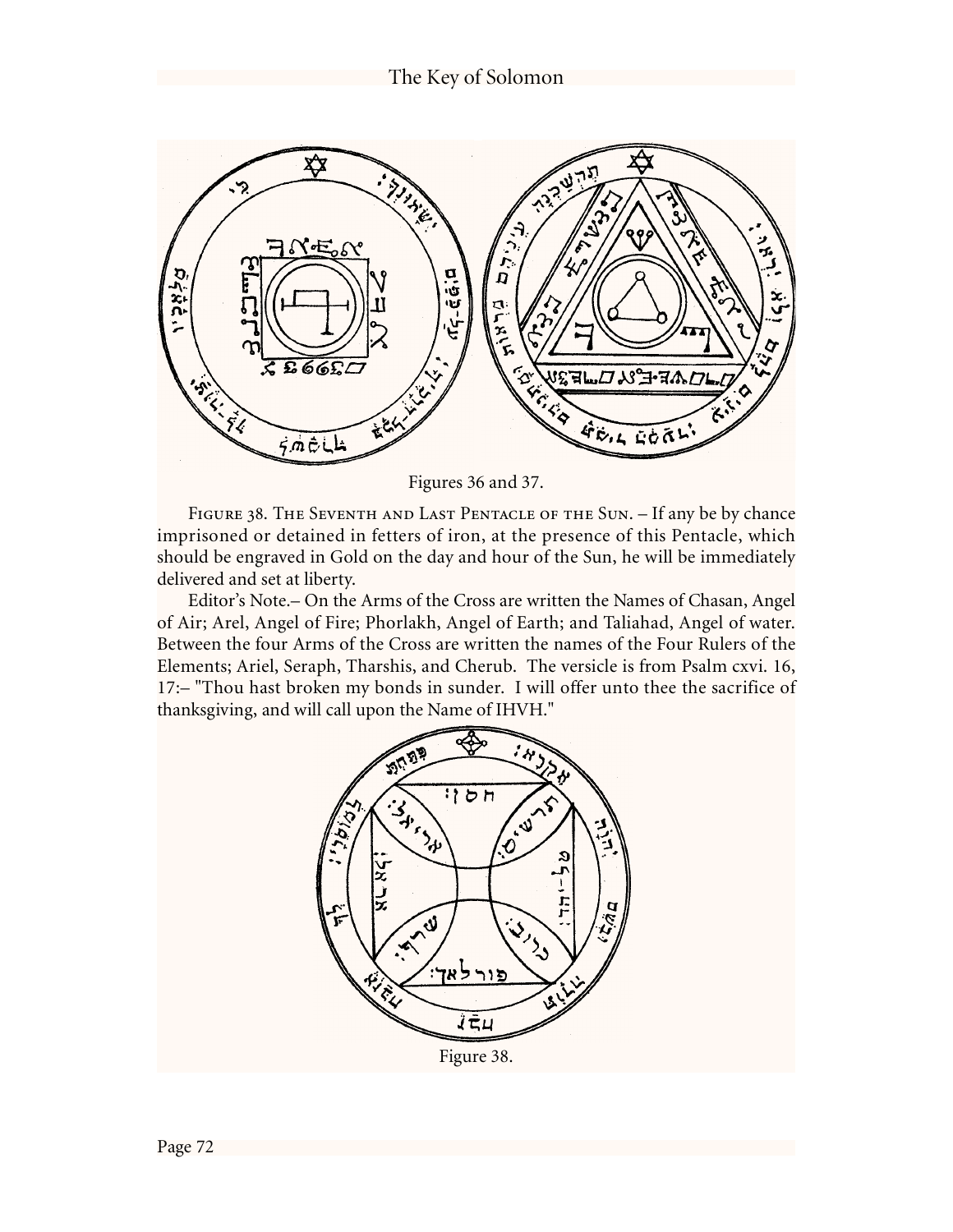

Figure 39. The First Pentacle of Venus. – This and those following serve to control the Spirits of Venus, and especially those herein written.

Editor's Note.– Mystical Characters of Venus, and the Names of the Angels Nogahiel, Acheliah, Socodiah (or Socohiah) and Nangariel.

Figure 40. The Second Pentacle of Venus. – These Pentacles are also proper for obtaining grace and honor, and for all things which belong unto Venus, and for accomplishing all thy desires herein.

Editor's Note.– The letters round and within the Pentacle form the Names of Spirits of Venus. The versicle is from Canticles viii 6:-"Place me as a signet upon thine heart, as a signet upon thine arm, for love is strong as death."

FIGURE 41. THE THIRD PENTACLE OF VENUS. – This, if it be only shown unto any person, serveth to attract love. Its Angel Monachiel should be invoked in the day and hour of Venus, at one o'clock or at eight.

Editor's Note.– The following Names are written within the Figure:– IHVH, Adonai, Ruach, Achides, Aegalmiel, Monachiel, and Degaliel. The versicle is from Genesis i. 28:– "And the Elohim blessed them, and the Elohim said unto them, Be ye fruitful, and multiply, and replenish the earth, and subdue it."

Figure 42. The Fourth Pentacle of Venus. – It is of great power, since it compels the Spirits of Venus to obey, and to force on the instant any person thou wishest to come unto thee.

Editor's Note.– At the four Angles of the Figure are the four letters of the Name IHVH. The other letters form the Names of Spirits of Venus, e.g.:– Schii, Eli, Ayib,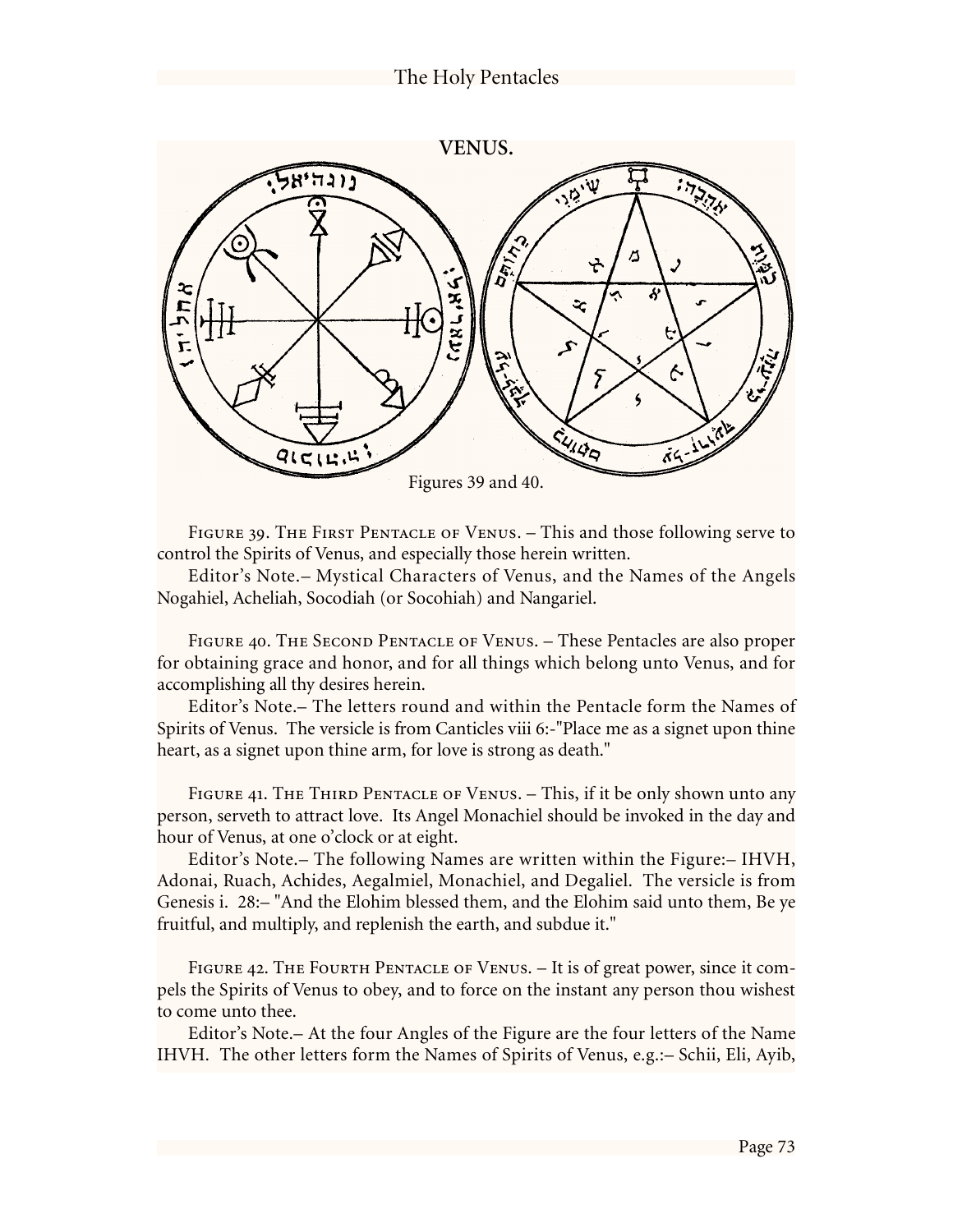

etc. The versicle is from Genesis ii. 23, 24:– "This is bone of my bones, and flesh of my flesh. And they two were one flesh."

FIGURE 43. THE FIFTH AND LAST PENTACLE OF VENUS. - When it is only showed unto any person soever, it inciteth and exciteth wonderfully unto Love.

Editor's Note.– Around the central Square are the Names Elohim, El Gebil, and two other Names which I cannot decipher, and have, therefore, given them as they stand. The characters are those of the "Passing of the River." The surrounding Versicle is from Psalm xxii. 14:– "My heart is like wax, it is melted in the midst of my bowels."



Figure 43.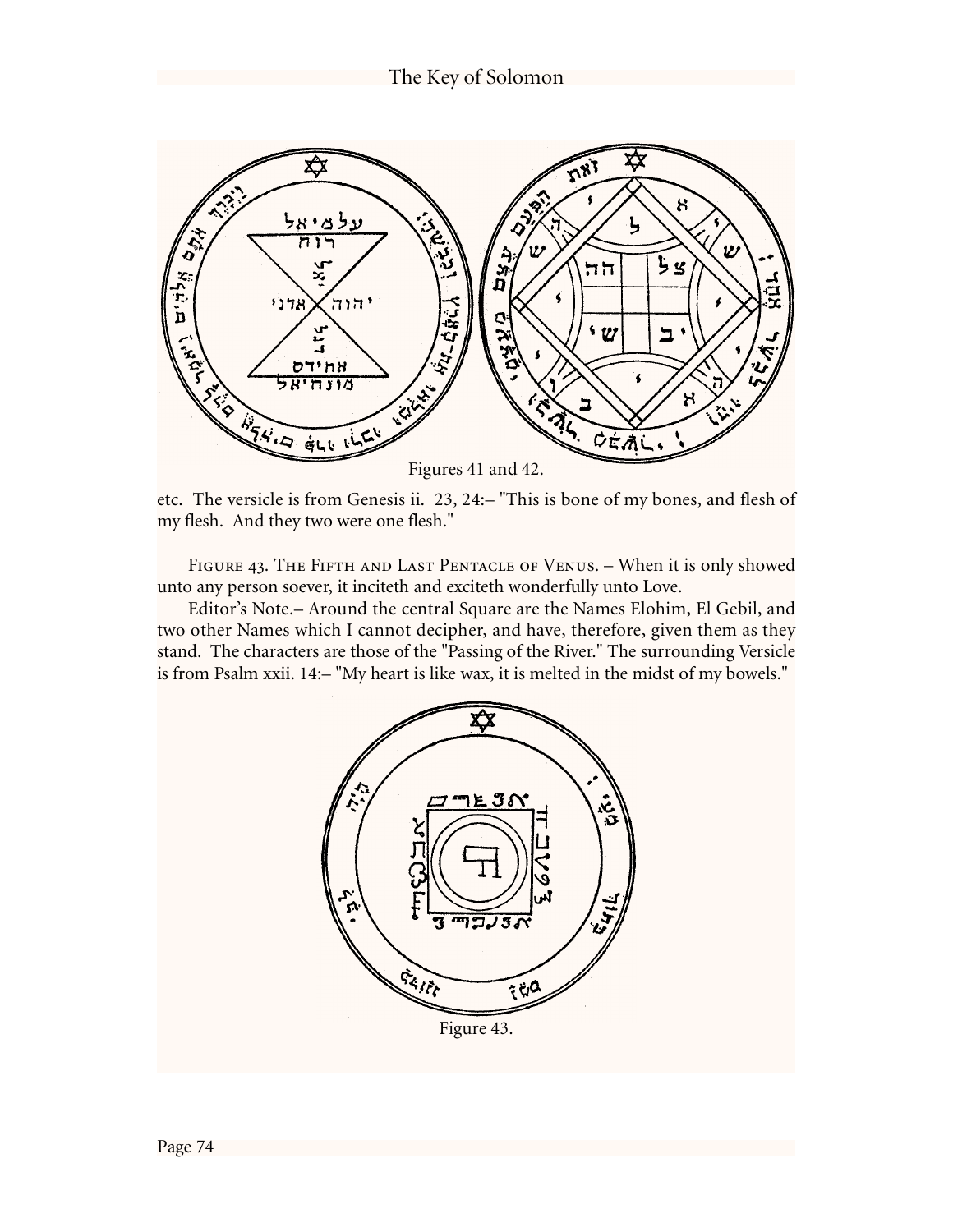

Figures 44 and 45.

FIGURE 44. THE FIRST PENTACLE OF MERCURY. - It serveth to invoke the Spirits who are under the Firmament.

Editor's Note.– Letters forming the Names of the Spirits Yekahel and Agiel.

FIGURE 45. THE SECOND PENTACLE OF MERCURY. - The Spirits herein written serve to bring to effect and to grant things which are contrary unto the order of Nature; and which are not contained under any other head. They easily give answer, but they can with difficulty be seen.

Editor's Note.– The Letters form the Names of Böel and other Spirits.

FIGURE 46. THE THIRD PENTACLE OF MERCURY. – This and the following serve to invoke the Spirits subject unto Mercury; and especially those who are written in this Pentacle.

Editor's Note.– Mystical Characters of Mercury, and the Names of the Angels: Kokaviel, Gheoriah, Savaniah, and Chokmahiel.

FIGURE 47. THE FOURTH PENTACLE OF MERCURY. - This is further proper to acquire the understanding and Knowledge of all things created, and to seek out and penetrate into hidden things; and to command those Spirits which are called Allatori to perform embassies. They obey very readily.

Editor's Note.– In the center is the Name of God, EL The Hebrew letters inscribed about the dodecagram make the sentence, "IHVH, fix Thou the Volatile, and let there be unto the void restriction." The versicle is:– "Wisdom and virtue are in his house, and the Knowledge of all things remaineth with him for ever."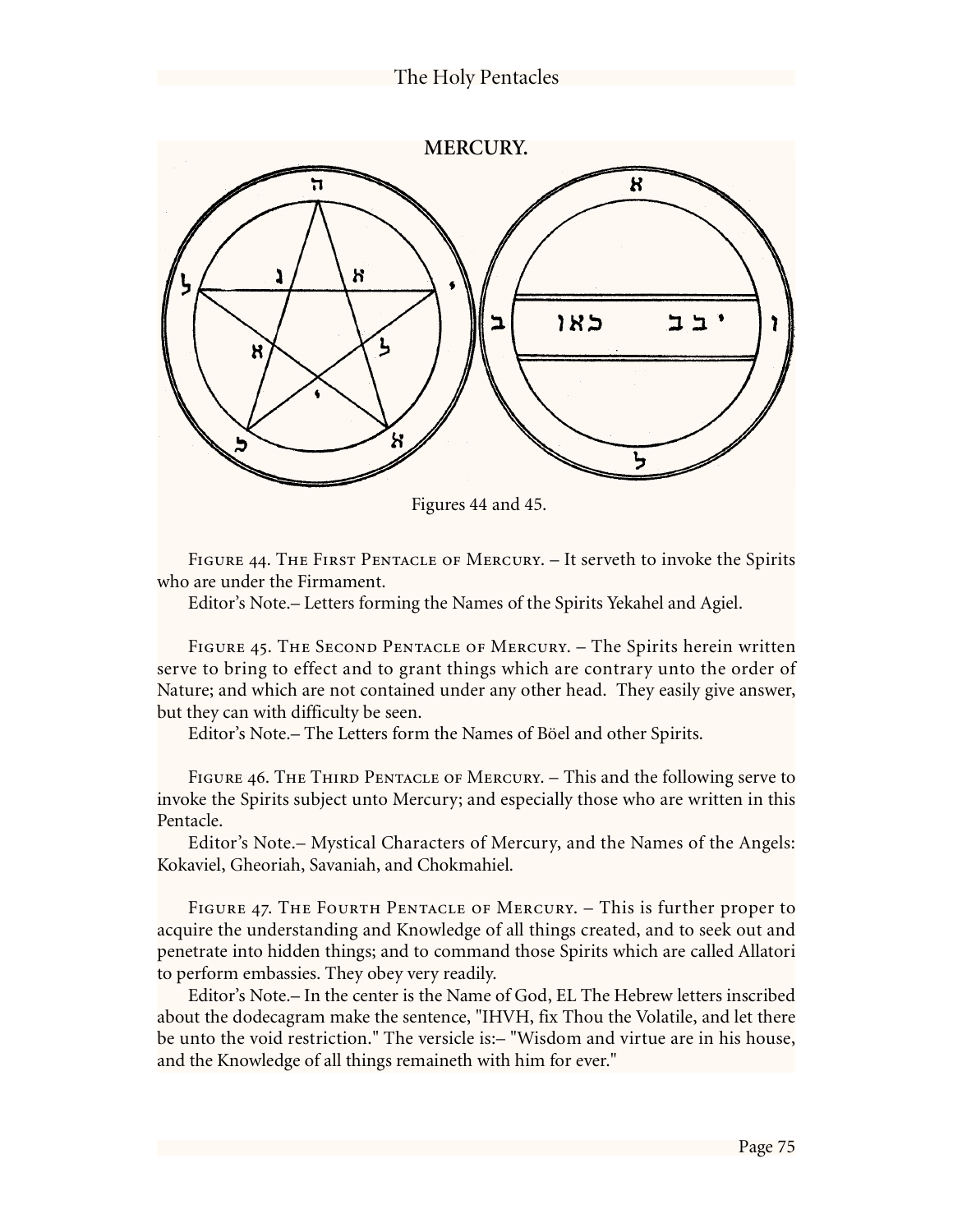

Figures 46 and 47.

FIGURE 48. THE FIFTH AND LAST PENTACLE OF MERCURY. - This commandeth the Spirits of Mercury, and serveth to open doors in whatever way they may be closed, and nothing it may encounter can resist it.

Editor's Note.– Within the Pentacle are the Names El Ab, and IHVH. The versicle is from Psalm xxiv. 7:– "Lift up your heads, O ye gates, and be ye lift up ye everlasting doors, and the King of Glory shall come in."

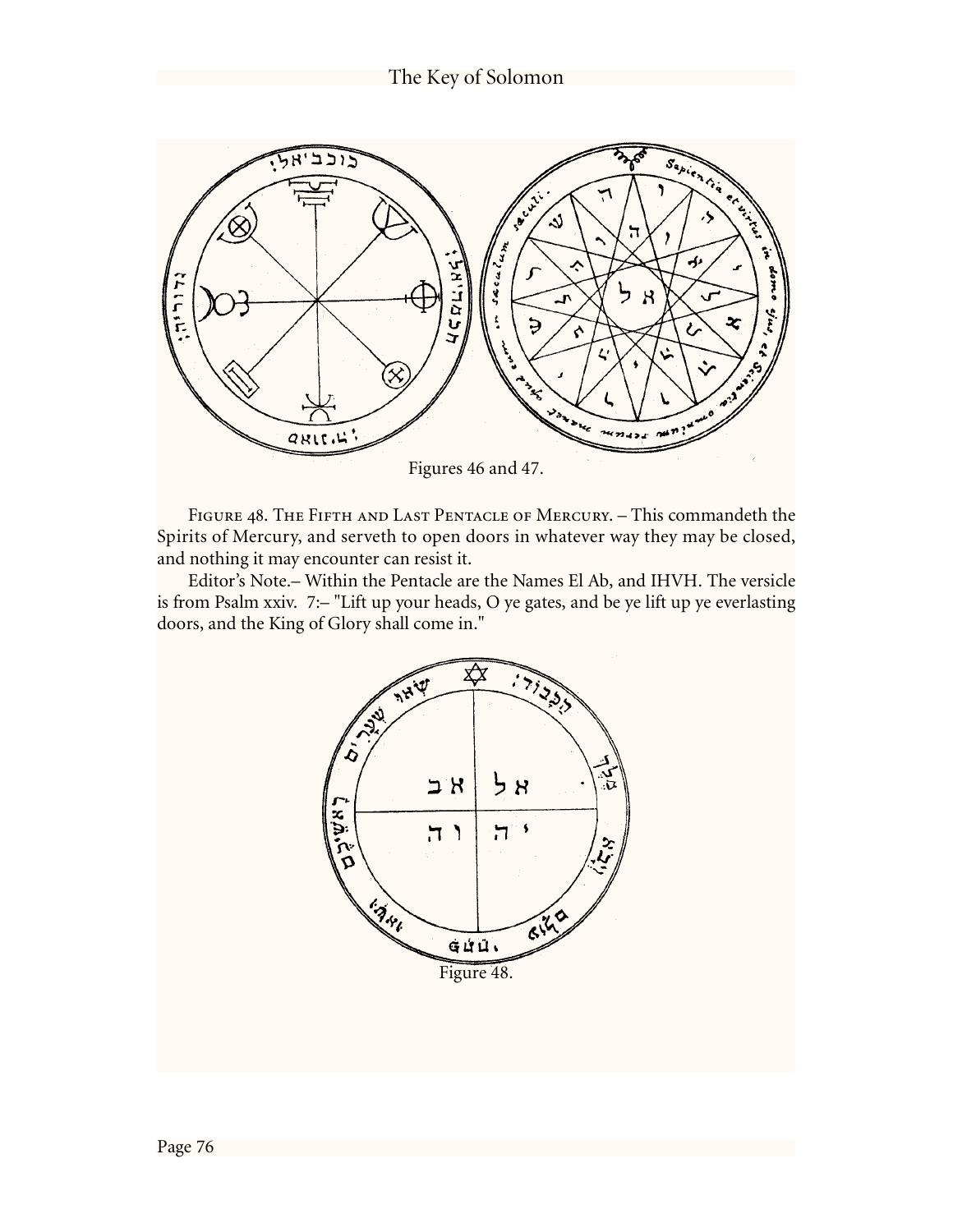

Figures 49 and 50.

FIGURE 49. THE FIRST PENTACLE OF THE MOON. – This and the following serve to call forth and invoke the Spirits of the Moon; and it further serveth to open doors, in whatever way they may be fastened.

Editor's Note.– The Pentacle is a species of hieroglyphic representation of a door or gate. In the center is written the Name IHVH. On the right hand are the Names IHV, IHVH, AL, and IHH. On the left hand are the Names of the Angels: Schioel, Vaol, Yashiel, and Vehiel. The versicle above the Names on either side, is from Psalm cvii. 16:– "He hath broken the Gates of brass, and smitten the bars of iron in sunder."

FIGURE 50. THE SECOND PENTACLE OF THE MOON. - This serveth against all perils and dangers by water, and if it should chance that the Spirits of the Moon should excite and cause great rain and exceeding tempests about the Circle, in order to astonish and terrify thee; on showing unto them this Pentacle, it will all speedily cease.

Editor's Note.– A handpointing to the Name El, and to that of the Angel Abariel. The versicle is from Psalm lvi. 11:– "In Elohim have I put my trust, I will not fear, what can man do unto me?"

FIGURE 51. THE THIRD PENTACLE OF THE MOON. – This being duly borne with thee when upon a journey, if it be properly made, serveth against all attacks by night, and against every kind of danger and peril by Water.

Editor's Note.– The Names Aub and Vevaphel. The versicle is from Psalm xl. 13:– "Be pleased O IHVH to deliver me, O IHVH make haste to help me."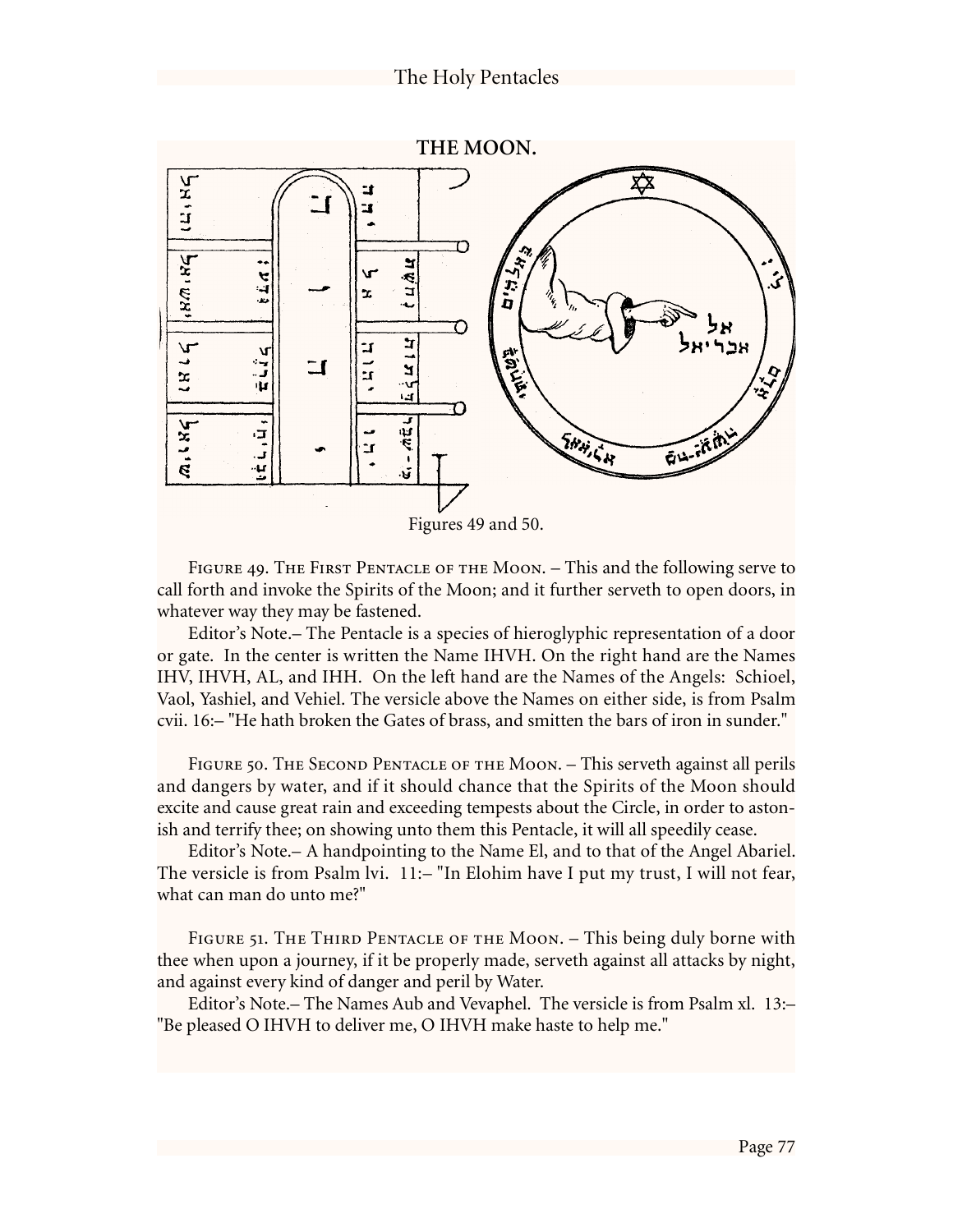

Figures 51 and 52.

Figure 52. The Fourth Pentacle of the Moon. – This defendeth thee from all evil sources, and from all injury unto soul or body. Its Angel, Sophiel, giveth the knowledge of the virtue of all herbs and stones; and unto whomsoever shall name him, he will procure the knowledge of all.

Editor's Note.– The Divine Name Eheieh Asher Eheieh, and the Names of the Angels Yahel and Sophiel. The versicle is:– "Let them be confounded who persecute me, and let me not be confounded; let them fear, and not I."

FIGURE 53. THE FIFTH PENTACLE OF THE MOON. – It serveth to have answers in sleep. Its Angel Iachadiel serveth unto destruction and loss, as well as unto the destruction of enemies. Thou mayest also call upon him by Abdon and Dalé against all Phantoms of the night, and to summon the souls of the departed from Hades.

Editor's Note.– The Divine Names IHVH and Elohim, a mystical character of the Moon, and the Names of the Angels Iachadiel and Azarel. The versicle is from Psalm lxviii. 1:– "Let God arise, and let His enemies be scattered; let them also who hate Him flee before Him."

FIGURE 54. THE SIXTH AND LAST PENTACLE OF THE MOON. - This is wonderfully good, and serveth excellently to excite and cause heavy rains, if it be engraved upon a plate of silver; and if it he placed under water, as long as it remaineth there, there will be rain. It should be engraved, drawn, or written in the day and hour of the Moon.

Editor's Note.– The Pentacle is composed of mystical characters of the Moon, surrounded by a versicle from Genesis vii. 11, 12:– "All the fountains of the great deep were broken up... and the rain was upon the earth."